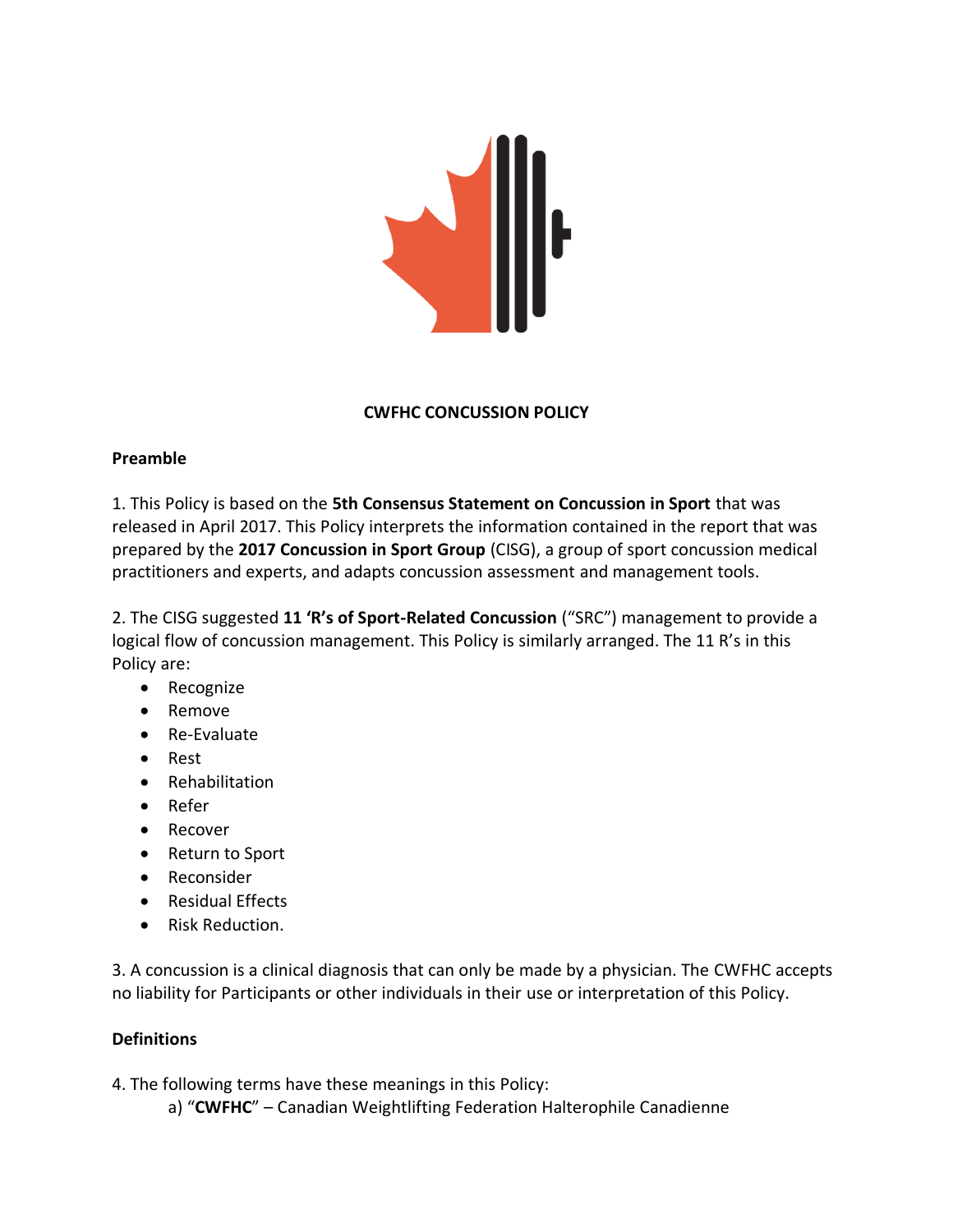b) "**Participant**" – Coaches, athletes, volunteers, officials and other Registered Individuals

c) "**Registered Individuals**" – All individuals employed by, or engaged in activities with the CWFHC, including but not limited to, employees, volunteers, administrators, committee members, and directors and officers.

d) "**Suspected Concussion**" – means the recognition that an individual appears to have either experienced an injury or impact that may result in a concussion or who is exhibiting unusual behaviour that may be the result of concussion.

e) "**Sport-Related Concussion**" or "**SRC**" – A sport-related concussion is a traumatic brain injury induced by biomechanical forces. Several common features that may be used to define the nature of an SRC may include:

i. Caused either by a direct blow to the head, face, neck or elsewhere on the body with an impulsive force transmitted to the head.

ii. Typically results in the rapid onset of short-lived impairment of neurological function that resolves spontaneously. However, in some cases, signs and symptoms evolve over a number of minutes to hours.

iii. May result in neuropathological changes, but the acute clinical signs and symptoms largely reflect a functional disturbance rather than a structural injury and, as such, no abnormality may be visibly apparent iv. Results in a range of clinical signs and symptoms that may or may not involve loss of consciousness. Resolution of the clinical and cognitive features typically follows a sequential course. However, in some cases symptoms may be prolonged.

## **Purpose**

5. The CWFHC is committed to ensuring the safety of those participating in the sport of weightlifting. The CWFHC recognizes the increased awareness of concussions and their longterm effects and believes that prevention of concussions is paramount to protecting the health and safety of Participants.

6. This Policy provides guidance in identifying common signs and symptoms of a concussion, protocol to be followed in the event of a possible concussion and return to participation guidelines should a concussion be diagnosed. Awareness of the signs and symptoms of concussion and knowledge of how to properly manage a concussion is critical to recovery and helping to ensure the individual is not returning to physical activities too soon, risking further complication.

## **Recognize**

7. If any of the following **red flags** are present, an ambulance should be called and/or an on-site licensed healthcare professional should be summoned:

- a) Neck pain or tenderness
- b) Double vision
- c) Weakness or tingling / burning in arms or legs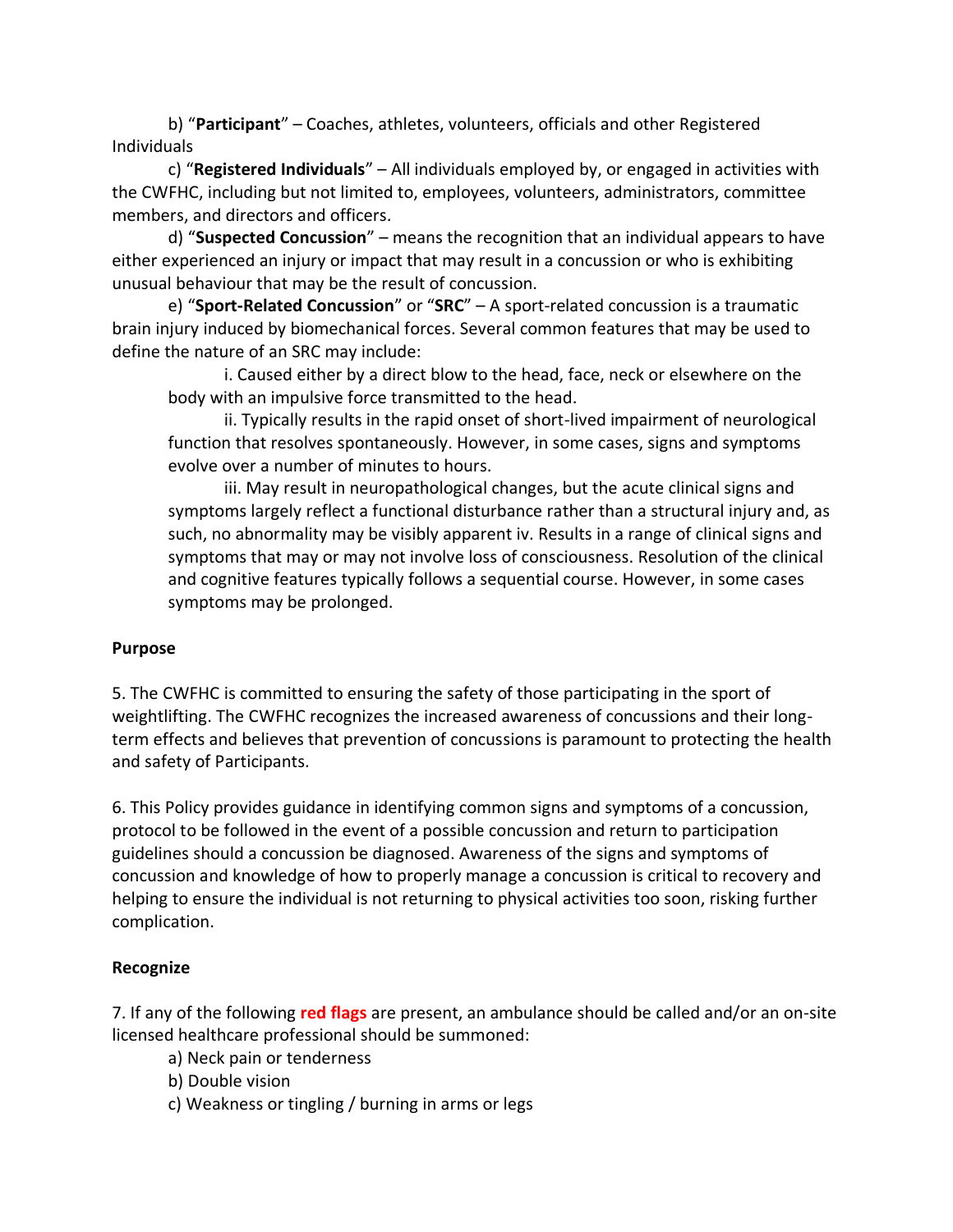- d) Severe or increasing headache
- e) Seizure or convulsion
- f) Loss of consciousness
- g) Deteriorating conscious state
- h) Vomiting
- i) Increasingly restless, agitated, or combative
- 8. The following **observable signs** may indicate a possible concussion:
	- a) Lying motionless on the playing surface
	- b) Slow to get up after a direct or indirect hit to the head
	- c) Disorientation or confusion / inability to respond appropriately to questions
	- d) Blank or vacant look
	- e) Balance or gait difficulties, motor incoordination, stumbling, slow laboured movements
	- f) Facial injury after head trauma

# 9. A concussion may result in the following **symptoms**:

- a) Headache or "pressure in head"
- b) Balance problems or dizziness
- c) Nausea or vomiting
- d) Drowsiness, fatigue, or low energy
- e) Blurred vision
- f) Sensitivity to light or noise
- g) More emotional or irritable
- h) "Don't feel right"
- i) Sadness, nervousness, or anxiousness
- j) Neck pain
- k) Difficulty remembering or concentrating
- l) Feeling slowed down or "in a fog"

10. Failure to correctly answer any of these **memory questions** may suggest a concussion:

- a) What venue are we at today?
- b) What city are we in?

## **Remove**

11. In the event of a Suspected Concussion where there are **observable signs** of a concussion, **symptoms** of a concussion, or a failure to correctly answer **memory questions**, the Participant should be immediately removed from participation.

12. Participants who have a Suspected Concussion and who are removed from participation should:

- a) Not be left alone (at least for the first 1-2 hours)
- b) Not drink alcohol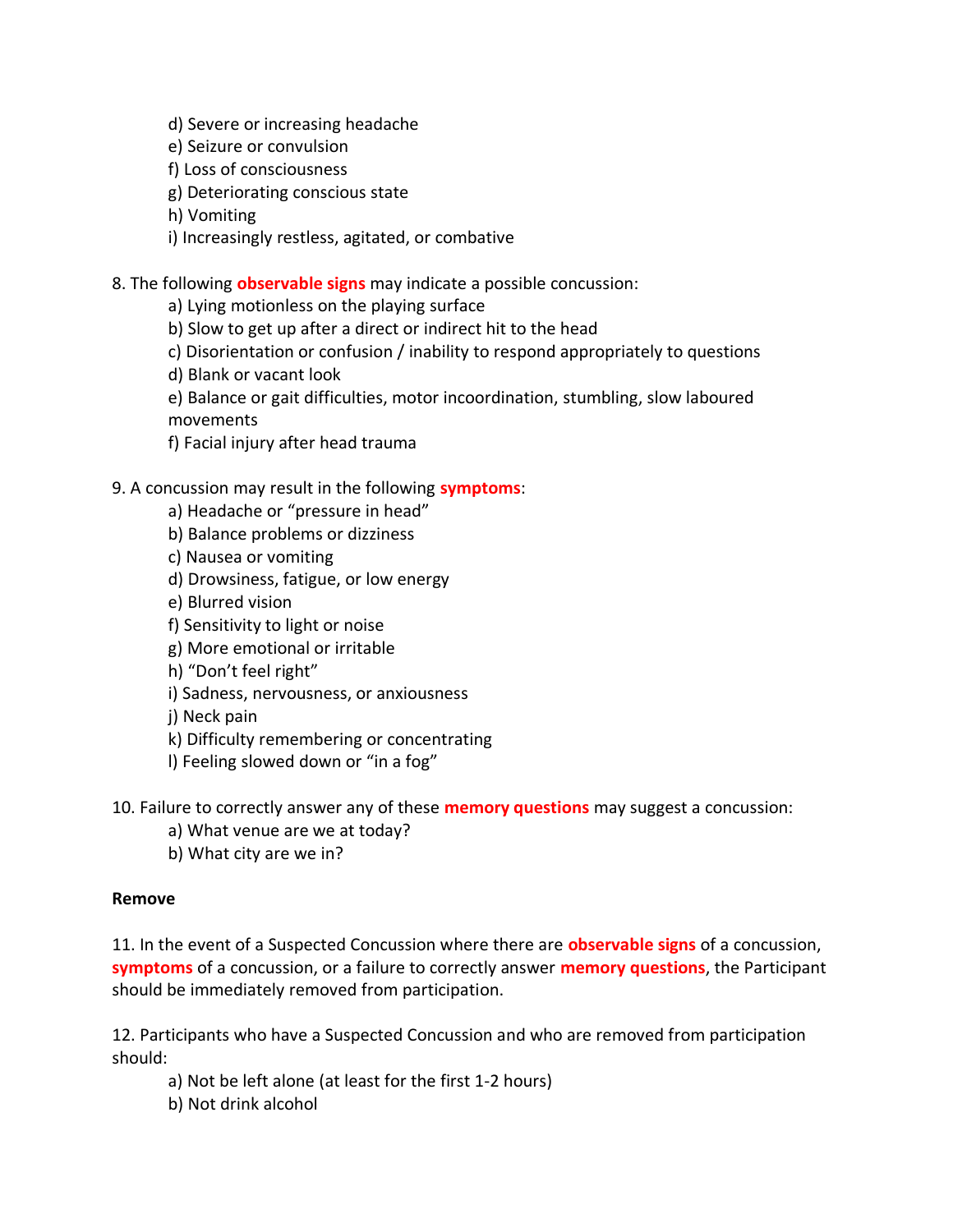- c) Not use recreational/prescription drugs
- d) Not be sent home by themselves
- e) Not drive a motor vehicle until cleared to do so by a medical professional

13. A Participant who has been removed from participation due to a suspected concussion should not return to participation until the Participant has been assessed medically, preferably by a physician who is familiar with the **Sport Concussion Assessment Tool – 5th Edition (SCAT5)** (for Participants over the age of 12) or the **Child SCAT5** (for Participants between 5 and 12 years old), even if the symptoms of the concussion resolve.

14. For Participants who have been removed from participation, the Participant's parent/guardian should be immediately contacted. The Participant should be isolated in a dark room or area, stimulus should be reduced, the Participant should not be left alone, the Participant should be monitored, and any cognitive, emotional, or physical changes should be documented.

# **Re-Evaluate**

15. A Participant with a Suspected Concussion should be evaluated by a licensed physician who should conduct a comprehensive neurological assessment of the Participant and determine the Participant's clinical status and the potential need for neuroimaging scans. Rest and Rehabilitation

16. Participants with a diagnosed SRC should rest during the acute phase (24-48 hours) but can gradually and progressively become more active so long as activity does not worsen the Participant's symptoms. Participants should avoid vigourous exertion.

17. Participants must consider the diverse symptoms and problems that are associated with SRCs. Rehabilitation programs that involve controlled parameters below the threshold of peak performance should be considered.

## **Refer**

18. Participants who display persistent post-concussion symptoms (i.e., symptoms beyond the expected timeline for recovery – 10-14 days for adults and 4 weeks for children) should be referred to physicians with experience handling SRCs. Recovery and Return to Sport

19. SRCs have large adverse effects on cognitive functioning and balance during the first 24-72 hours after injury. For most Participants, these cognitive defects, balance and symptoms improve rapidly during the first two weeks after injury. An important predictor of slower recovery from an SRC is the severity of the Participant's initial symptoms following the first few days after the injury.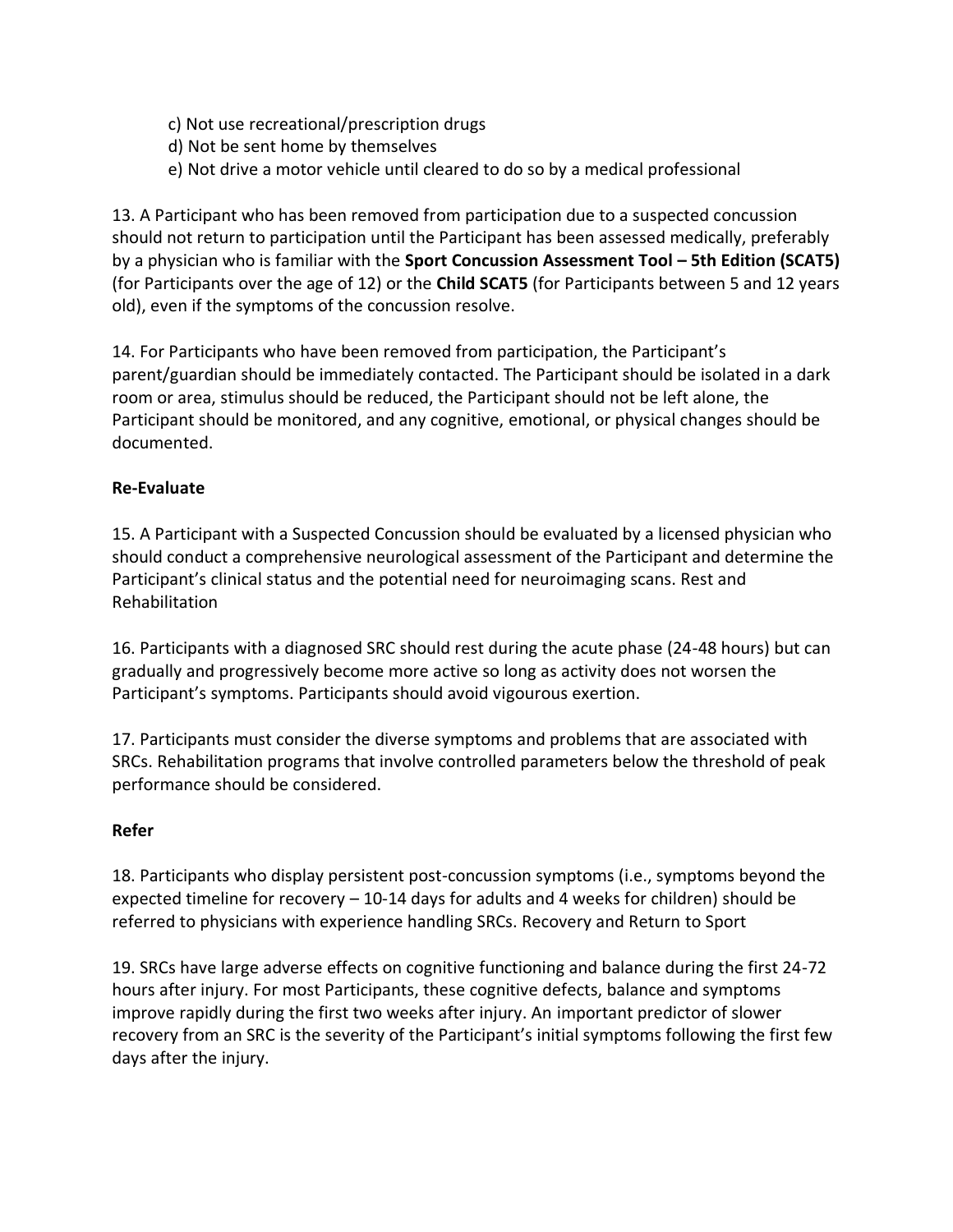20. The table below represents a graduated return to sport for most Participants, in particular those that did not experience high severity of initial symptoms after the following the first few days after the injury.

| <b>Stage</b>   | Aim                      | <b>Activity</b>              | <b>Stage Goal</b>           |
|----------------|--------------------------|------------------------------|-----------------------------|
| 1              | Symptom-limited activity | Daily activities that do not | Gradual reintroduction of   |
|                |                          | provoke symptoms             | work/school activities      |
| $\overline{2}$ | Light aerobic exercise   | Walking or<br>stationary     | No resistance<br>training   |
|                |                          | cycling at slow to medium    | Increase heart rate         |
|                |                          | pace.                        |                             |
| 3              | Sport-specific exercise  | No head impact activities    | Add movement                |
| 4              | training<br>Non-contact  | Harder training drills. May  | coordination<br>Exercise,   |
|                | drills                   | progressive<br>start         | and increased thinking      |
|                |                          | resistance training.         |                             |
| 5              | Full contact practice    | medical<br>Following         | Restore confidence and      |
|                |                          | clearance, participate in    | assess functional skills by |
|                |                          | normal training activities   | coaching staff              |
| 6              | Return to sport          | Normal participation         |                             |

**Table 1 – Return to Sport Strategy**

21. An initial period of 24-48 hours of both physical rest and cognitive rest is recommended before beginning the Return to Sport strategy.

22. There should be at least 24 hours (or longer) for each step. If symptoms reoccur or worsen, the Participant should go back to the previous step.

23. Resistance training should only be added in the later stages (Stage 3 or Stage 4).

24. If symptoms persist, the Participant should return to see a physician.

25. The Participant's Return-to-Sport strategy should be guided and approved by a physician with regular consultations throughout the process.

## **Reconsider**

26. The 2017 Concussion in Sport Group (CISG) considered whether certain populations (children, adolescents, and elite athletes) should have SRCs managed differently.

27. It was determined that all Participants, regardless of competition level, should be managed using the same SRC management principles.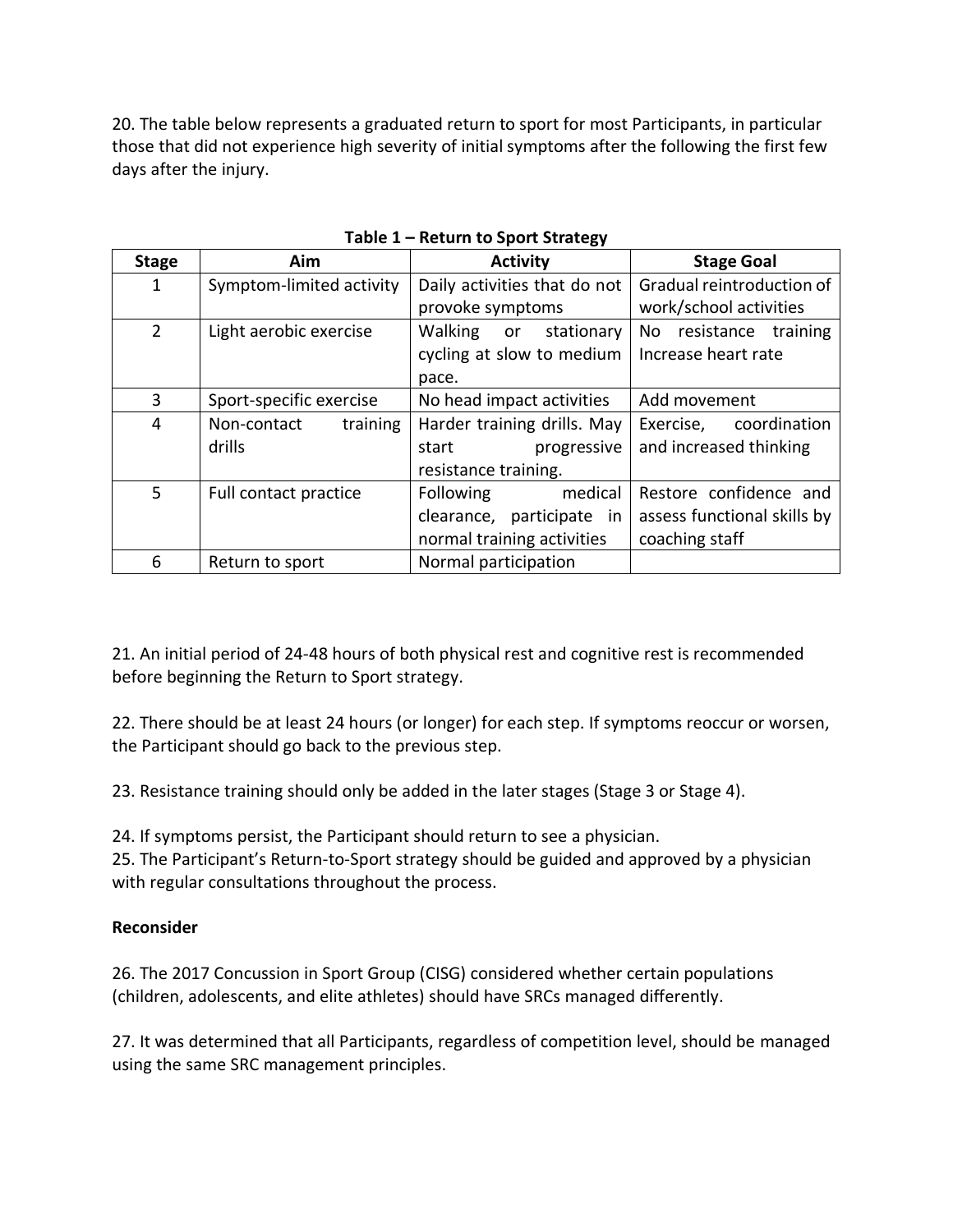28. Adolescents (13 to 18 years old) and children (5 to 12 years old) should be managed differently. SRC symptoms in children persist for up to four weeks. More research was recommended for how these groups should be managed differently, but the CISG recommended that children and adolescents should first follow a Return to School strategy before they take part in a Return to Sport strategy. A Return to School strategy is described below.

| <b>Stage</b>   | Aim                        | <b>Activity</b>            | <b>Stage Goal</b>          |
|----------------|----------------------------|----------------------------|----------------------------|
| 1              | Daily activities at home   | Typical activities of the  | Gradual return to typical  |
|                | that do not give the child | child during the day as    | activities                 |
|                | symptoms                   | long as they do not        |                            |
|                |                            | increase symptoms (e.g.,   |                            |
|                |                            | reading, texting, screen   |                            |
|                |                            | time). Start with 5-15     |                            |
|                |                            | min at a time and          |                            |
|                |                            | gradually build up         |                            |
| $\overline{2}$ | School activities          | Homework, reading or       | Increase tolerance to      |
|                |                            | other cognitive activities | cognitive work             |
|                |                            | outside of the classroom   |                            |
| 3              | Return to school part-     | Gradual introduction of    | Return to school full time |
|                | time                       | schoolwork. May need to    |                            |
|                |                            | start with a partial       |                            |
|                |                            | school day or with         |                            |
|                |                            | increased breaks during    |                            |
|                |                            | the day Increase           |                            |
|                |                            | academic activities        |                            |
| 4              | <b>Gradually progress</b>  | Return to full academic    |                            |
|                | school activities until a  | activities and catch up    |                            |
|                | full day can be tolerated  | on missed work             |                            |

## **Residual Effects**

29. Participants should be alert for potential long-term problems such as cognitive impairment and depression. The potential for developing chronic traumatic encephalopathy (CTE) should also be a consideration, although the CISG stated that "a cause-and-effect relationship has not yet been demonstrated between CTE and SRCs or exposure to contact sports. As such, the notion that repeated concussion or sub-concussive impacts cause CTE remains unknown."

## **Risk Reduction and Prevention**

30. The CWFHC recognizes that knowing a Participant's SRC history can aid in the development of concussion management and the Return to Sport strategy. The clinical history should also